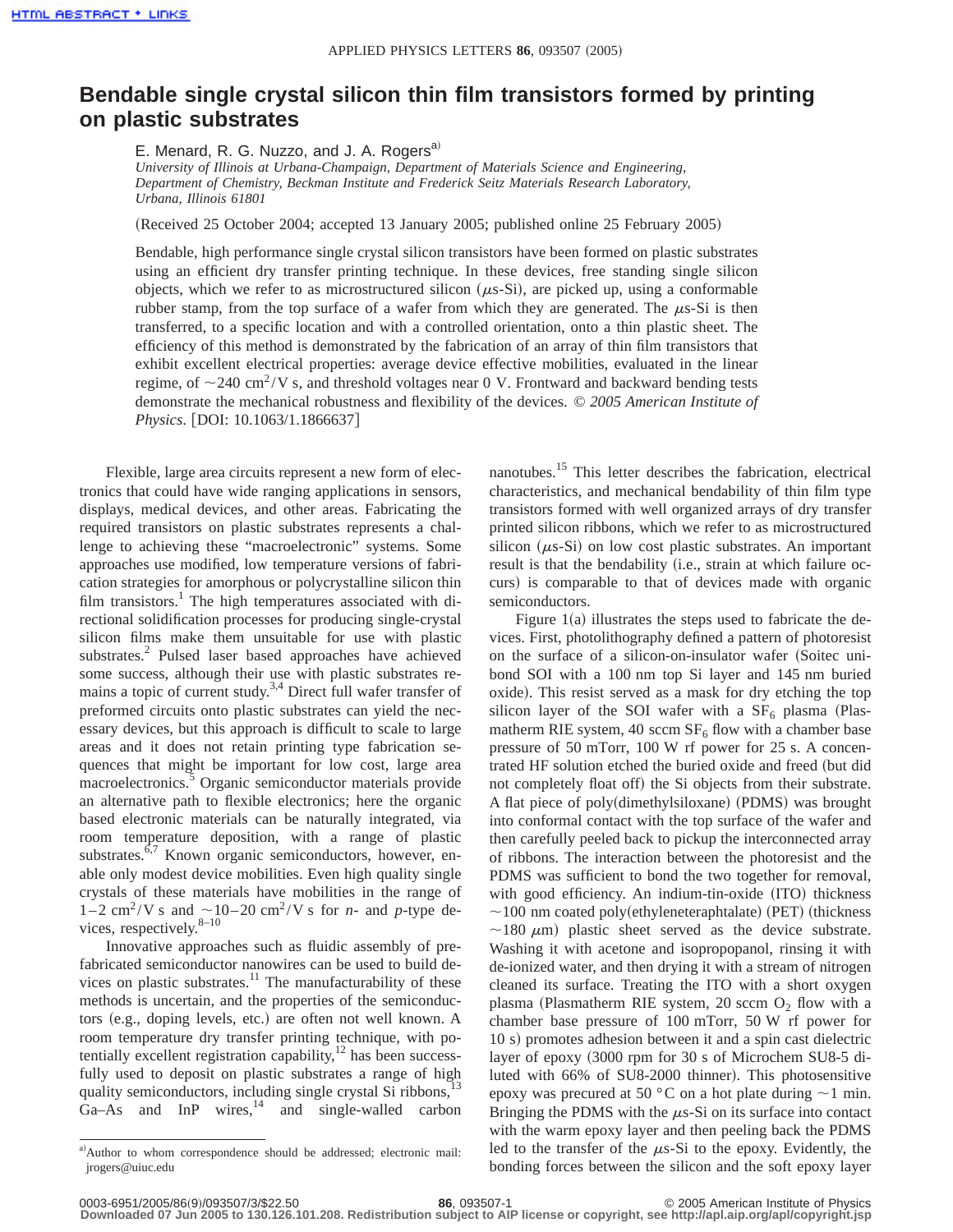

FIG. 1. (Color online) (a) Schematic illustration of steps for transfer printing microstructured silicon ( $\mu$ s-Si) ribbons to a plastic substrate. (b) Device structure schematic of a high performance thin film transistor built on a PET substrate. The bottom insets show high and low magnification optical images of a device array. Each device uses four interconnected microstrips of 100-nm-thick single crystal silicon.

(some of which are mechanical, due to the flow of epoxy around the  $\mu$ s-Si edges) are stronger than those between the photoresist and the PDMS stamp. The epoxy layer was fully cured at 100 °C for 5 min, exposed to UV light from the backside of the transparent substrate for 10 s, and then postbaked at 115 °C for 5 min to crosslink the polymer. The photoresist mask (which, conveniently, prevents contamination of the top surface of the Si during the transfer steps) was dissolved with acetone and the sample was then abundantly rinsed with de-ionized (DI) water. Source and drain electrodes were formed with Ti  $({\sim}70 \text{ nm};$  Temescal electron beam evaporator) deposited on the top Si surface. Etching  $(1:1:10 \text{ HF}:H_2O_2:DI \text{ for } \sim 2 \text{ s})$  through a photoresist mask (Shipley S1818) patterned on the Ti defined the geometry of these electrodes. The last step of the fabrication involved dry etching  $(SF<sub>6</sub> using the RIE parameters given earlier) through$ a photoresist mask to define islands of silicon at the locations of the devices. Figure  $1(b)$  presents a schematic illustration of this bottom gate device configuration together with high and low magnification optical images of part of the device array.

Figure  $2(a)$  presents current voltage characteristics of a device that shows an effective device mobility of 140 cm<sup>2</sup>/V s in the saturation regime and 260 cm<sup>2</sup>/V s in the linear regime, as evaluated by application of standard field effect transistor models that ignore the effects of contacts.<sup>16</sup> The high resistance ( $\sim$ 90  $\Omega$  cm) of the Schottky contacts in these devices, however, has a significant effect on the device response. Figure  $2(b)$  presents transfer character-



FIG. 2. Electrical characterization of the high performance thin film transistor devices on PET substrate. Part (a) shows  $I-V$  characteristics of one of the devices. Part  $(b)$  shows on a linear (left axis) and logarithm (right axis) plot several transfer characteristics of the transistors measured at a drainsource bias  $V_{DS}$ =0.5 V. The threshold voltage values of these devices are displayed on the inset plot. Part (c) shows the distribution of the devices' field effect mobilities. The inset shows the very compact Gaussian distribution of the gate dielectric capacitances values measured on a  $\sim$ 15  $\times$  15 mm array of 256 capacitors.

istics of several devices, plotted on linear (left axis) and logarithmic (right axis) scales. The plot in the inset shows that the threshold voltages have a narrow distribution near 0 V. Small (<4% in current for a  $\pm$ 10 V cycle) hysteresis in the transfer characteristics indicates a low density of trapped charge at the interface between the silicon (with native oxide) and the epoxy dielectric. The small values  $(\leq 13 \text{ V nF/dec cm}^2)$  of the normalized subthreshold slopes confirm the good quality of this interface, which may be governed primarily by the interface between the silicon and its native oxide. Figure  $2(c)$  shows the distribution of the linear effective mobilities of the devices. A Gaussian fit indicates a center value of 240 cm<sup>2</sup>/V s with a standard devia-

**Downloaded 07 Jun 2005 to 130.126.101.208. Redistribution subject to AIP license or copyright, see http://apl.aip.org/apl/copyright.jsp**